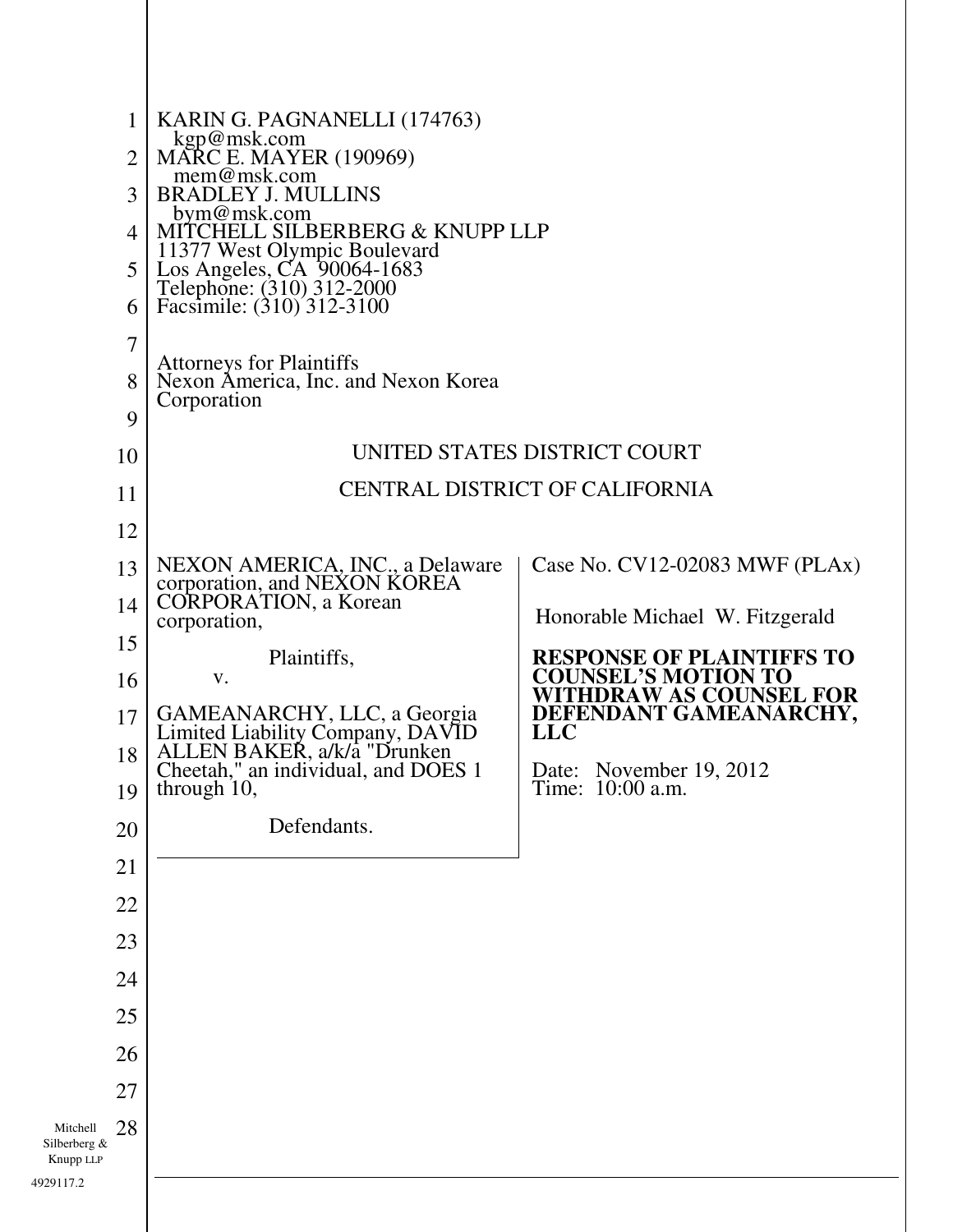1 2 3 4 5 Plaintiffs Nexon America, Inc. and NEXON Korea Corporation (collectively, "Nexon") do not oppose Defendants' counsel's request to be relived as counsel of record for Defendant GameAnarchy, LLC ("GA LLC"). Docket No. 26. However, Nexon hereby submits the following response to request that the Court consider the following prior to issuing any order on GA LLC's Motion:

6 7 8 9 10 11 12 *First*, it does not appear that GA LLC has appointed new counsel to represent it in the action. To the contrary, as noted in the Motion and supporting Declaration of Leah Castella, Defendant David Allen Baker ("Baker") is the sole officer of GameAnarchy, and apparently solely bears all legal fees incurred by GameAnarchy. Docket No. 26, at ¶ 4. Ms. Castella further declares that Baker "does not have the means to pay, and does not want to pay, legal fees incurred by Game Anarchy." *Id.*, at ¶ 5.

13 14 15 16 17 18 19 20 21 22 23 24 Local Rule 83-2.10.1 of the Central District of California states that "[a] corporation including a limited liability corporation . . . may not appear in any action or proceeding *pro se*." Unless GameAnarchy retains different counsel, upon Ms. Castella's withdrawal, GameAnarchy will be unable to appear in or defend this action. In these circumstances, the Court should enter a default judgment against GameAnarchy, should it decline to retain counsel. *See Employee Painters' Trust v. Ethan Enters., Inc.*, 480 F.3d 993 , 998 (9th Cir. 2007) ("we have recognized default as a permissible sanction for failure to comply with local rules requiring representation by counsel"). It is "perfectly appropriate" to order default against a corporation for failure to retain counsel, even after the corporation had previously filed an answer while represented by counsel. U*.S. v. High Country Broad. Co.*, 3 F.3d 1244, 1245 (9th Cir. 1993).

25 26 27 Accordingly, Nexon requests that in the event new counsel is not appointed for GA LLC by the date of the hearing on the Motion, the Court order that GameAnarchy's Answer be stricken from the record and default be entered. *See, e.g.*, *Dillard v. Victoria M. Morton Enterps., Inc.*, No. 2:08-cv-01339 FCD KJN PS,

Mitchell 28 Silberberg &  $\blacksquare$  1